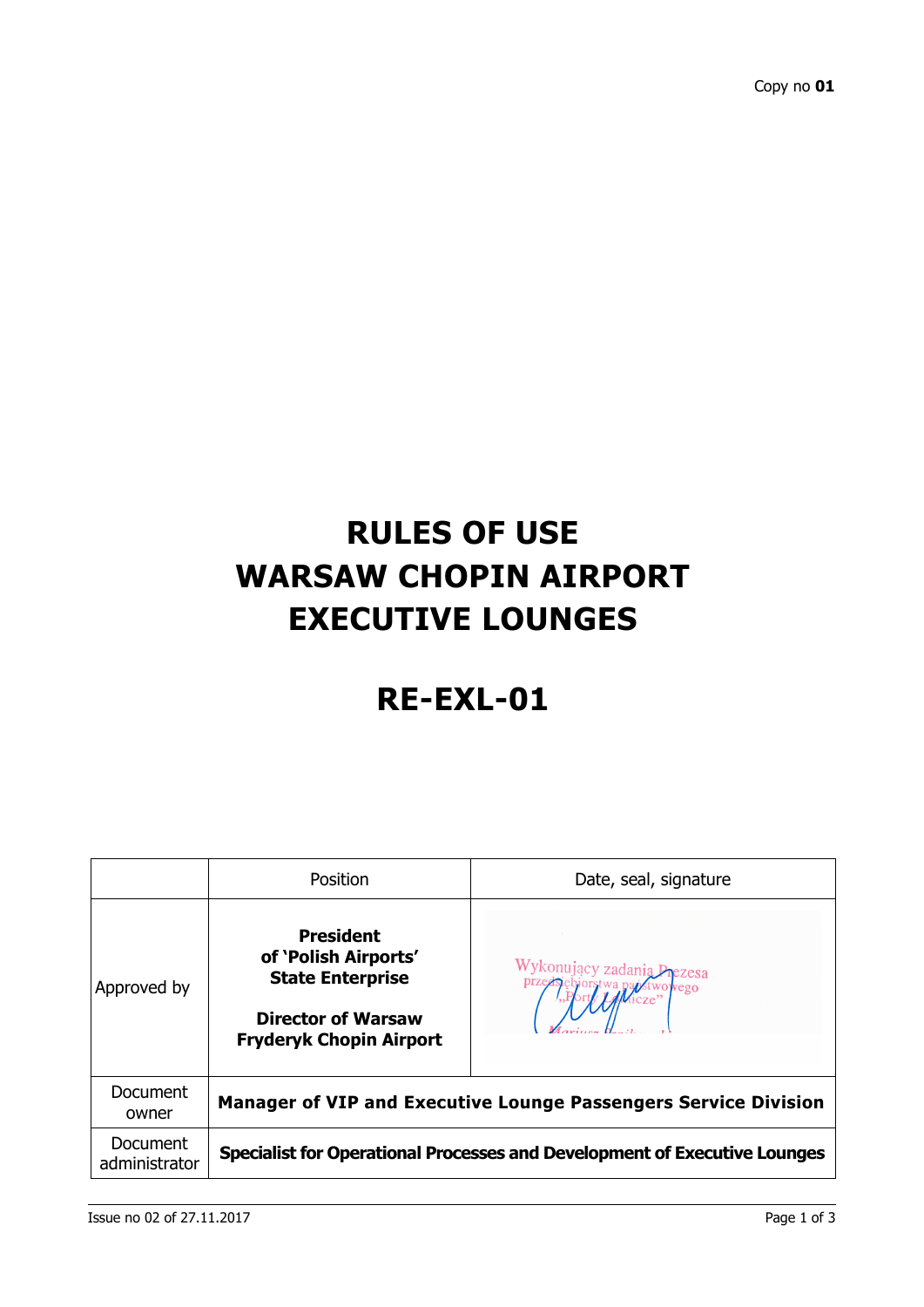

- 1. Passengers departing from Warsaw Chopin Airport may use Executive Lounges based on an agreement between the airline or other customer and 'Polish Airports' State Enterprise. The service is available also upon payment of a one-off charge at the Lounge reception desk, as per the valid price list.
- 2. The following documents entitle the passenger to use Executive Lounges:
	- a) a boarding pass in hard copy or electronic form, containing information about the pass holder travelling in business class, excluding charter flights;
	- b) a valid membership card, loyalty card or other card issued by a PPL customer;
	- c) valid invitation / voucher issued by an airline, a PPL company or PPL.
- 3. Airline representatives and crew members may use Executive Lounges in accordance with the rules determined by given airlines or a one-off access given by the airline representative at Warsaw Chopin Airport.
- 4. Every passenger accessing an Executive Lounge is required to register his or her stay at the Executive Lounge's reception desk by showing the staff a boarding pass for a flight on the same day.
- 5. A membership card presented at the Executive Lounge must belong to the person producing the card. The passenger should have the card on him or her.
- 6. Passengers travelling with children under 3 may stay at the Executive Lounge free of charge. Children over 3 are subject to the same charges as adults. This does not apply to Business Fast Track card holders (Fast Track Card / Voucher holders), accompanied by children under 13, who are not subject to charge.
- 7. Minors may use Executive Lounges only accompanied by an adult.
- 8. If a child behaves in an inappropriate way that may be disrupting to other guests, Executive Lounge staff reserves the right to ask the guardian and the child to leave the Executive Lounge.
- 9. A passenger may stay at the Lounge for a limited time, up to 4 hours.
- 10. If a passenger behaves inappropriately, the staff may ask him or her to exit the Executive Lounge before the lapse of the four hours.
- 11. Passengers and guardians with children using the Executive Lounge bear sole responsibility for any damage caused by them, constituting a damage to PPL, as well as for any damage caused to other people staying at the Executive Lounge.